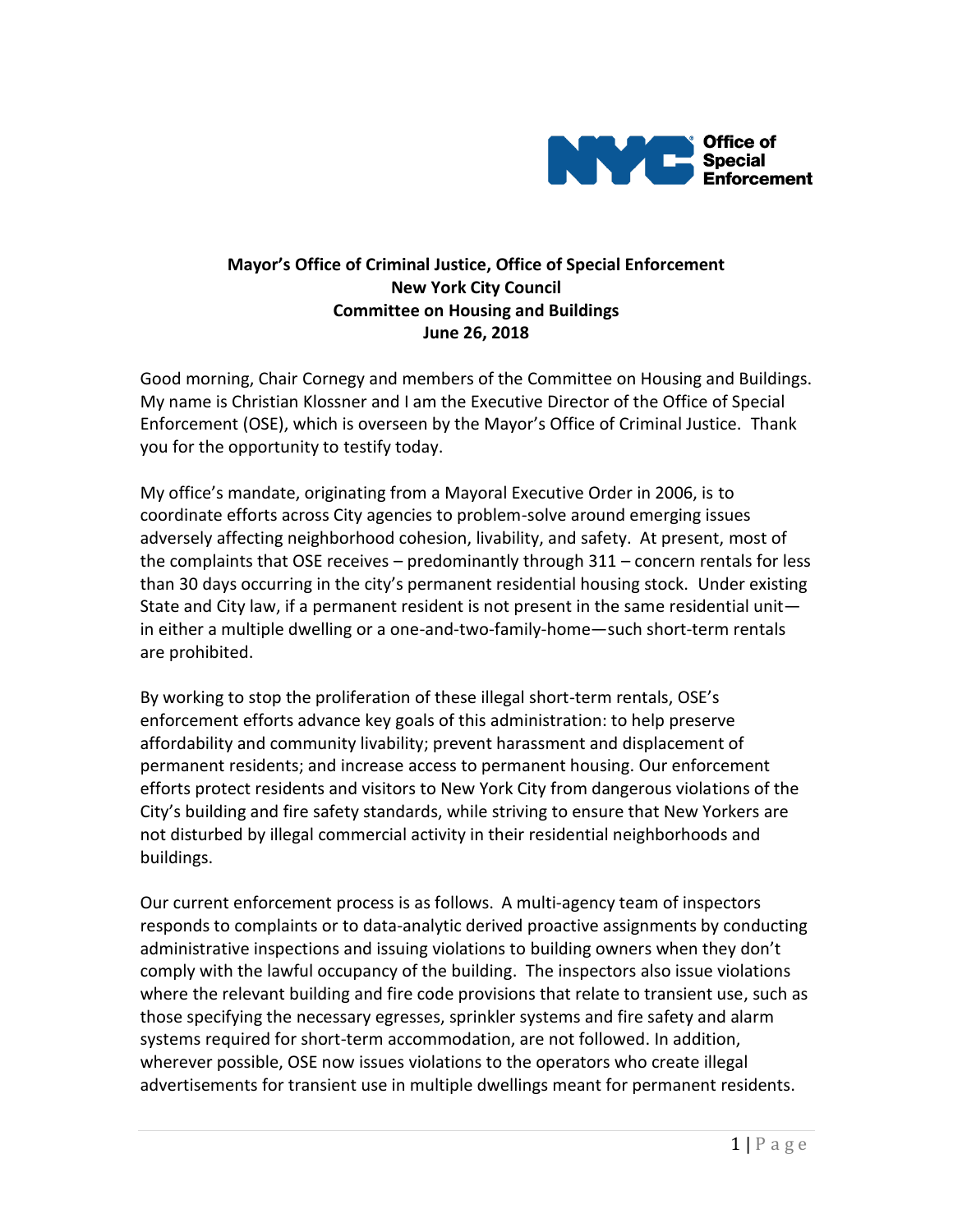The data we collect in the field and gather from all available sources is used to detect patterns, identify egregious offenders, and set enforcement priorities.

In 2017, OSE received a total of 1800 complaints through 311 reporting an illegal and problematic short term rental. During this period, OSE conducted 3800 inspections and issued approximately 3,050 violations, amounting to nearly \$7.2 million in fines imposed on those violations that have been adjudicated. OSE has a track record of effectively fielding complaints, conducting investigations, and taking appropriate enforcement actions.

At the same time, OSE continues to expand upon previous successes and has worked to develop a strategic approach to more proactive enforcement. Whenever complaint volume allows, we try to devote twenty percent of our field inspections to targets identified through data analytics where an operator has most likely removed one or more units of housing from the market or created dangerous or overcrowded conditions, which often coincide with illegal construction. We are also attentive to which neighborhoods face the greatest crisis of affordability.

The problem of illegal short-term rentals in New York City adds to the variety of longstanding affordability issues that this administration is committed to addressing. The illegal short-term rental problem is not homogenous, but rather looks different across neighborhoods. In one neighborhood, this can mean an entire rent-stabilized building is converted to an illegal hotel. In another, a two-family home might be converted to an illegal hostel with 21 rooms and 62 beds. Effective enforcement requires tactics calibrated for these citywide differences.

It also requires OSE to gather additional data to arm the City with a better understanding of the universe of violators so that the City can respond appropriately.

Regarding Intro. No. 981, OSE and the Administration support the Council's overarching goal of adding additional tools that allow us to discern citywide patterns and trends and to identify locations and individuals that are the most commercialized, or buildings that are saturated with individual operators or egregious safety hazards. Such tools will allow OSE to conduct even more effective enforcement and should deter the spread of these illegal practices**.** OSE will enforce whatever the law is, while acknowledging that the universe of violators is not the same and that the focus of the office's robust enforcement efforts is on those individuals or entities that 1) undermine housing affordability by illegally removing one or more units of housing from the market, 2) disrupt their communities and generate complaints about their activity, and 3) expose guests and permanent residents alike to dangerous conditions. We are committed to working with the Council to ensure this Intro best meets its intentions and to ensure that the City receive the additional data needed to allow us to best follow these strategic priorities.